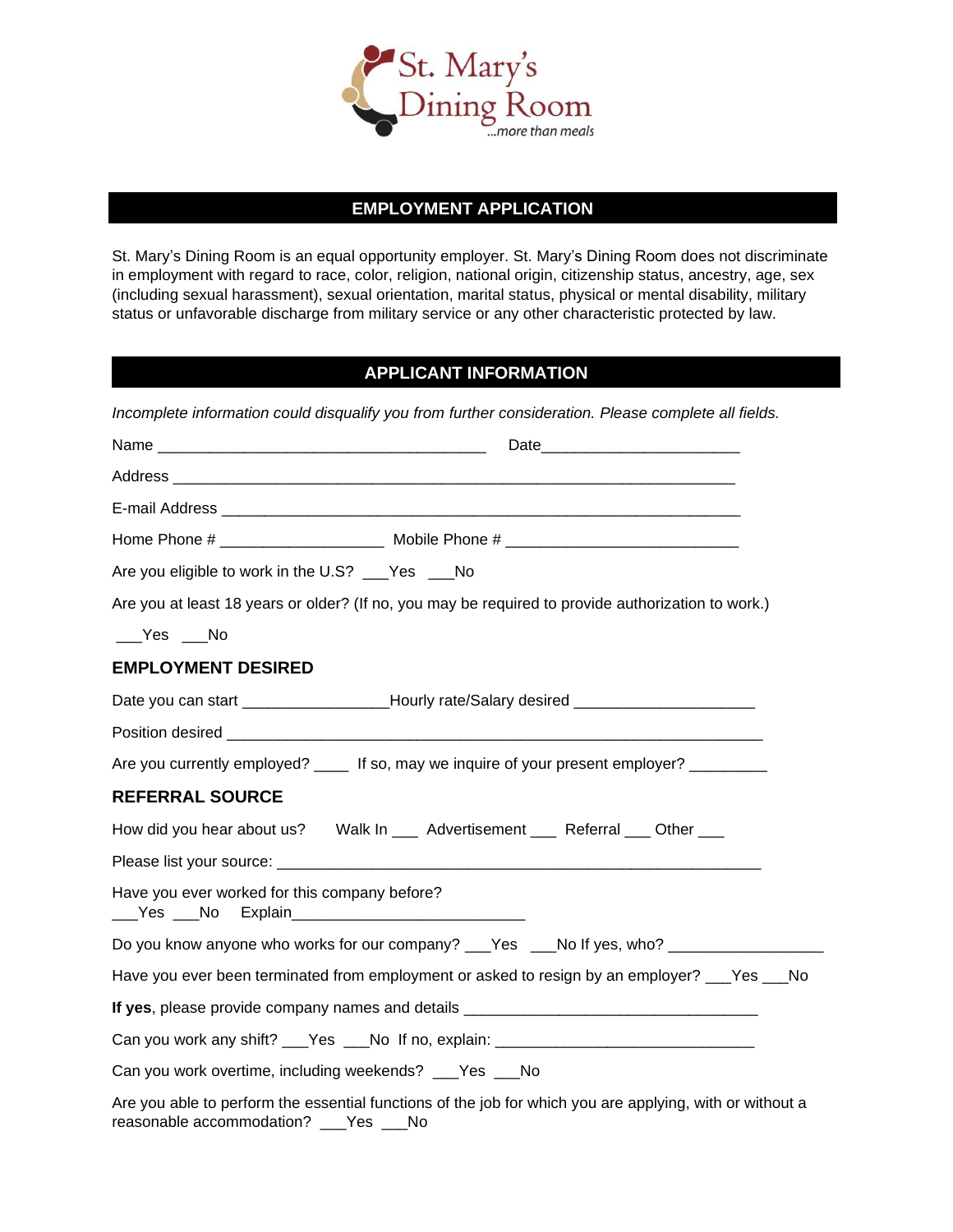

| <b>EDUCATON</b>                                |                             |                                  |                                  |  |  |  |
|------------------------------------------------|-----------------------------|----------------------------------|----------------------------------|--|--|--|
| <b>EDUCATION</b>                               | Name and location of school | <b>Degree</b><br><b>Received</b> | <b>Subjects</b><br>studied/Major |  |  |  |
| <b>High School</b>                             |                             |                                  |                                  |  |  |  |
| College or University                          |                             |                                  |                                  |  |  |  |
| Trade, Business or<br>Correspondence<br>School |                             |                                  |                                  |  |  |  |
| <b>EMPLOYMENT HISTORY</b>                      |                             |                                  |                                  |  |  |  |

Include your last seven (7) years of employment history, including periods of unemployment, starting with the most recent and working backwards in time. *Incomplete information could disqualify you from further consideration.*

| From                           | To | <b>Employer Name</b>                                                          | Telephone |  |  |
|--------------------------------|----|-------------------------------------------------------------------------------|-----------|--|--|
| <b>Job Title</b>               |    | <b>Address</b>                                                                |           |  |  |
| Immediate supervisor and title |    | Summarize the nature of work performed and job responsibilities               |           |  |  |
| Reason for leaving             |    |                                                                               |           |  |  |
|                                |    | May we contact your previous supervisor for a reference? $\Box$ Yes $\Box$ No |           |  |  |
| From                           | To | Employer                                                                      | Telephone |  |  |
| Job Title                      |    | <b>Address</b>                                                                |           |  |  |
| Immediate supervisor and title |    | Summarize the nature of work performed and job responsibilities               |           |  |  |
|                                |    |                                                                               |           |  |  |
| Reason for leaving             |    |                                                                               |           |  |  |
|                                |    | May we contact your previous supervisor for a reference? $\Box$ Yes $\Box$ No |           |  |  |
| From                           | To | Employer                                                                      | Telephone |  |  |
| Job Title                      |    | <b>Address</b>                                                                |           |  |  |
| Immediate supervisor and title |    | Summarize the nature of work performed and job responsibilities               |           |  |  |
|                                |    |                                                                               |           |  |  |
| Reason for leaving             |    |                                                                               |           |  |  |
|                                |    | May we contact your previous supervisor for a reference? $\Box$ Yes $\Box$ No |           |  |  |